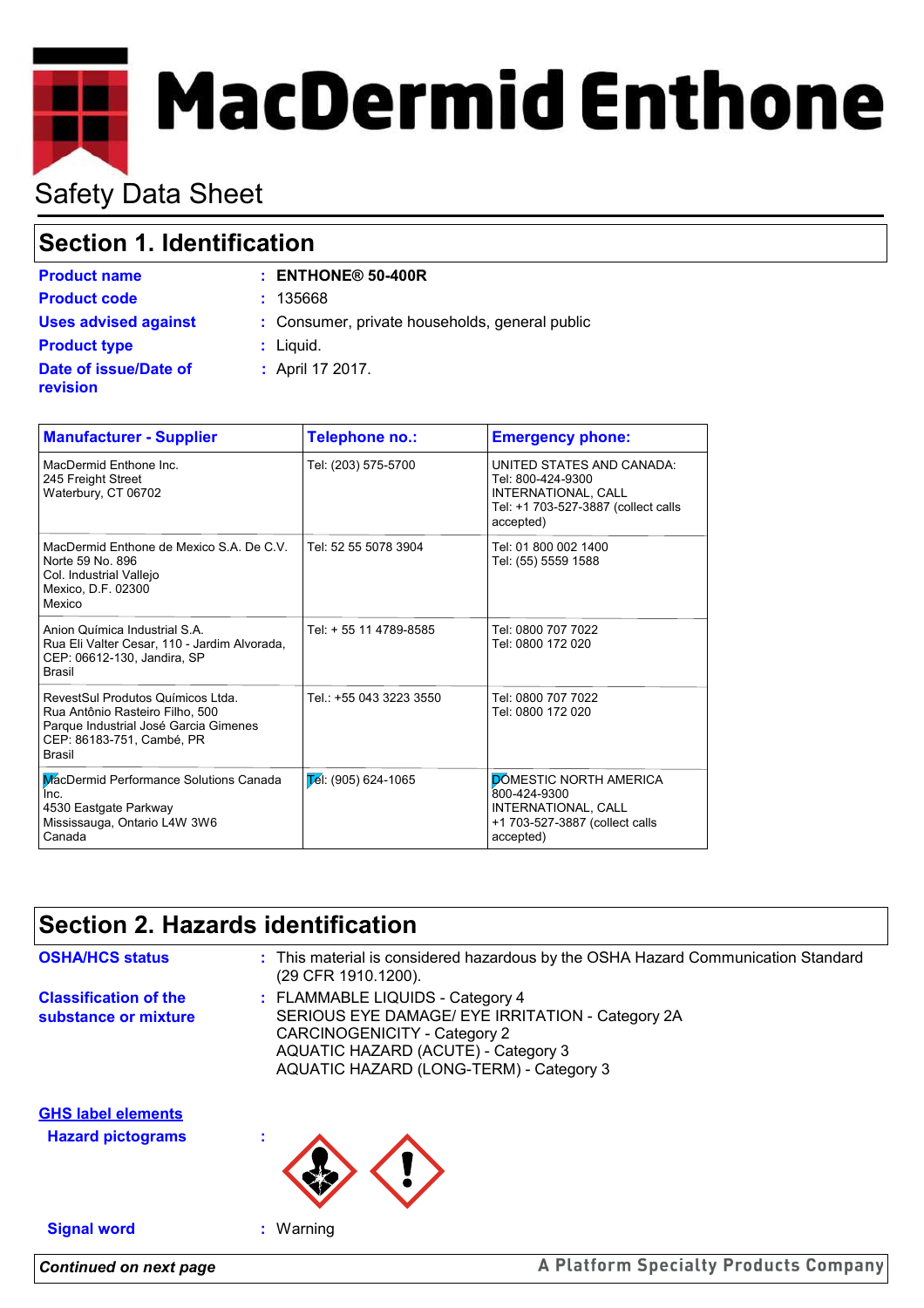## **Section 2. Hazards identification**

| <b>Hazard statements</b>                   | : Combustible liquid.                                                                                                                                                                                                                                                                                         |
|--------------------------------------------|---------------------------------------------------------------------------------------------------------------------------------------------------------------------------------------------------------------------------------------------------------------------------------------------------------------|
|                                            | Causes serious eye irritation.                                                                                                                                                                                                                                                                                |
|                                            | Suspected of causing cancer.                                                                                                                                                                                                                                                                                  |
|                                            | Harmful to aquatic life with long lasting effects.                                                                                                                                                                                                                                                            |
| <b>Precautionary statements</b>            |                                                                                                                                                                                                                                                                                                               |
| <b>Prevention</b>                          | Obtain special instructions before use. Do not handle until all safety precautions have<br>been read and understood. Wear protective gloves. Wear eye or face protection.<br>Keep away from flames and hot surfaces. - No smoking. Avoid release to the<br>environment. Wash hands thoroughly after handling. |
| <b>Response</b>                            | : IF exposed or concerned: Get medical attention. IF IN EYES: Rinse cautiously with<br>water for several minutes. Remove contact lenses, if present and easy to do. Continue<br>rinsing. If eye irritation persists: Get medical attention.                                                                   |
| <b>Storage</b>                             | : Store locked up. Store in a well-ventilated place. Keep cool.                                                                                                                                                                                                                                               |
| <b>Disposal</b>                            | Dispose of contents and container in accordance with all local, regional, national and<br>international regulations.                                                                                                                                                                                          |
| <b>Hazards not otherwise</b><br>classified | : None known.                                                                                                                                                                                                                                                                                                 |

## **Section 3. Composition/information on ingredients**

**Substance/mixture :** Mixture

| <b>Ingredient name</b>                  | $\frac{9}{6}$ | <b>CAS number</b> |
|-----------------------------------------|---------------|-------------------|
| $\sqrt{2}$ -ethoxyethoxy) ethyl acetate | 10-20         | $112 - 15 - 2$    |
| (2-methoxymethylethoxy)propanol         | $1 - 10$      | 34590-94-8        |
| 2-methoxy-1-methylethyl acetate         | $1 - 10$      | 108-65-6          |
| l barium sulfate                        | $1 - 10$      | 7727-43-7         |
| Inorganic filler                        | $1 - 10$      |                   |

Any concentration shown as a range is to protect confidentiality or is due to batch variation.

**There are no additional ingredients present which, within the current knowledge of the supplier and in the concentrations applicable, are classified as hazardous to health or the environment and hence require reporting in this section.**

**Occupational exposure limits, if available, are listed in Section 8.**

## **Section 4. First aid measures**

|                     | <b>Description of necessary first aid measures</b>                                                                                                                                                                                                                                                                                                                                                                                                                                                                                        |
|---------------------|-------------------------------------------------------------------------------------------------------------------------------------------------------------------------------------------------------------------------------------------------------------------------------------------------------------------------------------------------------------------------------------------------------------------------------------------------------------------------------------------------------------------------------------------|
| <b>Eye contact</b>  | : Check for and remove any contact lenses. Immediately flush eyes with running water<br>for at least 30 minutes, keeping eyelids open. Get medical attention.                                                                                                                                                                                                                                                                                                                                                                             |
| <b>Inhalation</b>   | : Remove victim to fresh air and keep at rest in a position comfortable for breathing. If<br>not breathing, if breathing is irregular or if respiratory arrest occurs, provide artificial<br>respiration or oxygen by trained personnel. It may be dangerous to the person providing<br>aid to give mouth-to-mouth resuscitation. Get medical attention. If unconscious, place<br>in recovery position and get medical attention immediately. Maintain an open airway.<br>Loosen tight clothing such as a collar, tie, belt or waistband. |
| <b>Skin contact</b> | : Flush contaminated skin with plenty of water. Remove contaminated clothing and<br>shoes. Continue to rinse for at least 15 minutes. Get medical attention. Wash clothing<br>before reuse. Clean shoes thoroughly before reuse.                                                                                                                                                                                                                                                                                                          |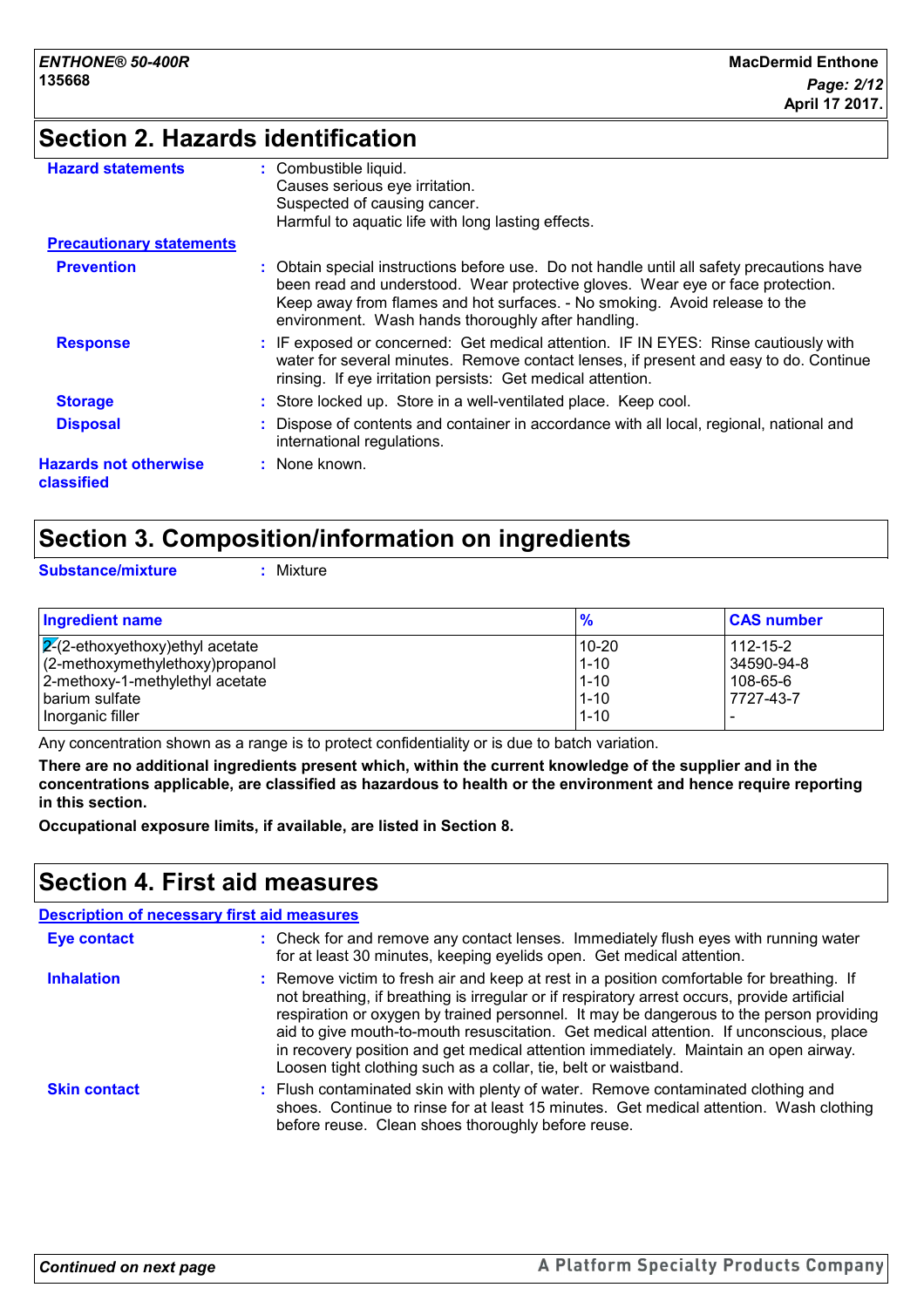## **Section 4. First aid measures**

#### **Ingestion :**

Wash out mouth with water. Remove dentures if any. Remove victim to fresh air and keep at rest in a position comfortable for breathing. If material has been swallowed and the exposed person is conscious, give small quantities of water to drink. Stop if the exposed person feels sick as vomiting may be dangerous. Do not induce vomiting unless directed to do so by medical personnel. If vomiting occurs, the head should be kept low so that vomit does not enter the lungs. Get medical attention. Never give anything by mouth to an unconscious person. If unconscious, place in recovery position and get medical attention immediately. Maintain an open airway. Loosen tight clothing such as a collar, tie, belt or waistband.

#### **Most important symptoms/effects, acute and delayed Inhalation :** No known significant effects or critical hazards. **Ingestion :** No known significant effects or critical hazards. **Skin contact :** No known significant effects or critical hazards. **Eye contact :** Causes serious eye irritation. **Over-exposure signs/symptoms Skin contact Ingestion Inhalation :** No specific data. No specific data. **:** No specific data. **: Eye contact :** Adverse symptoms may include the following: pain or irritation watering redness **Potential acute health effects**

#### **Indication of immediate medical attention and special treatment needed, if necessary**

| <b>Notes to physician</b>         | : Treat symptomatically. Contact poison treatment specialist immediately if large<br>quantities have been ingested or inhaled.                                                |  |
|-----------------------------------|-------------------------------------------------------------------------------------------------------------------------------------------------------------------------------|--|
| <b>Specific treatments</b>        | : No specific treatment.                                                                                                                                                      |  |
| <b>Protection of first-aiders</b> | : No action shall be taken involving any personal risk or without suitable training. It may<br>be dangerous to the person providing aid to give mouth-to-mouth resuscitation. |  |

#### **See toxicological information (Section 11)**

## **Section 5. Fire-fighting measures**

| <b>Extinguishing media</b>                           |                                                                                                                                                                                                                                                                                                                                                                                                                           |
|------------------------------------------------------|---------------------------------------------------------------------------------------------------------------------------------------------------------------------------------------------------------------------------------------------------------------------------------------------------------------------------------------------------------------------------------------------------------------------------|
| <b>Suitable extinguishing</b><br>media               | : Use dry chemical, CO2, water spray (fog) or foam.                                                                                                                                                                                                                                                                                                                                                                       |
| <b>Unsuitable extinguishing</b><br>media             | : Do not use water jet.                                                                                                                                                                                                                                                                                                                                                                                                   |
| <b>Specific hazards arising</b><br>from the chemical | : Combustible liquid. In a fire or if heated, a pressure increase will occur and the<br>container may burst, with the risk of a subsequent explosion. Runoff to sewer may<br>create fire or explosion hazard. This material is harmful to aquatic life with long lasting<br>effects. Fire water contaminated with this material must be contained and prevented<br>from being discharged to any waterway, sewer or drain. |
| <b>Hazardous thermal</b><br>decomposition products   | : Decomposition products may include the following materials:<br>carbon dioxide<br>carbon monoxide<br>sulfur oxides<br>metal oxide/oxides                                                                                                                                                                                                                                                                                 |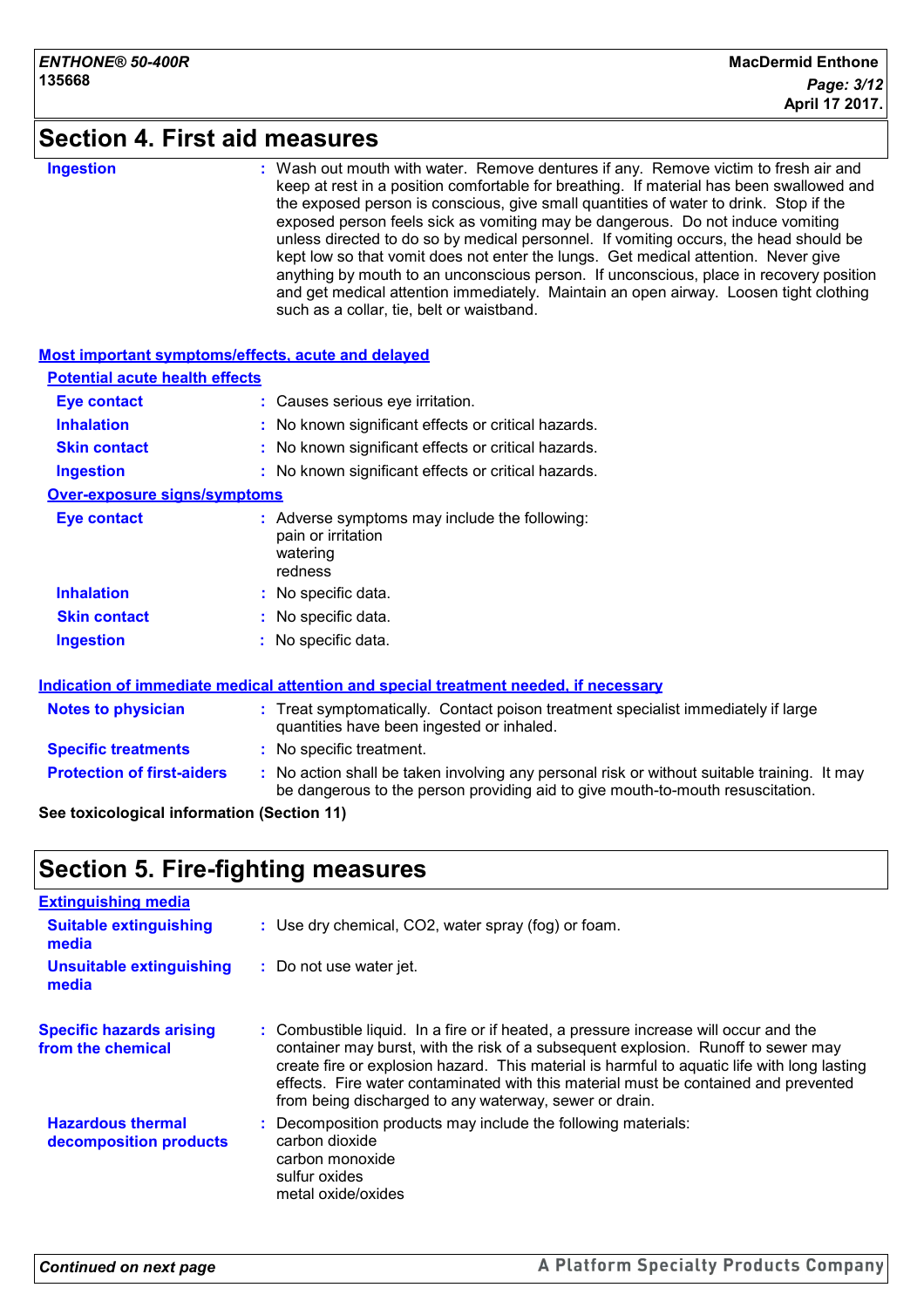## **Section 5. Fire-fighting measures**

| <b>Special protective actions</b><br>for fire-fighters | : Promptly isolate the scene by removing all persons from the vicinity of the incident if<br>there is a fire. No action shall be taken involving any personal risk or without suitable<br>training. Move containers from fire area if this can be done without risk. Use water<br>spray to keep fire-exposed containers cool. |
|--------------------------------------------------------|-------------------------------------------------------------------------------------------------------------------------------------------------------------------------------------------------------------------------------------------------------------------------------------------------------------------------------|
| <b>Special protective</b>                              | : Fire-fighters should wear appropriate protective equipment and self-contained breathing                                                                                                                                                                                                                                     |
| equipment for fire-fighters                            | apparatus (SCBA) with a full face-piece operated in positive pressure mode.                                                                                                                                                                                                                                                   |

## **Section 6. Accidental release measures**

|                                                              |    | Personal precautions, protective equipment and emergency procedures                                                                                                                                                                                                                                                                                                                                                                                                                                                                                                                                                                                                                                              |
|--------------------------------------------------------------|----|------------------------------------------------------------------------------------------------------------------------------------------------------------------------------------------------------------------------------------------------------------------------------------------------------------------------------------------------------------------------------------------------------------------------------------------------------------------------------------------------------------------------------------------------------------------------------------------------------------------------------------------------------------------------------------------------------------------|
| For non-emergency<br>personnel                               |    | : No action shall be taken involving any personal risk or without suitable training.<br>Evacuate surrounding areas. Keep unnecessary and unprotected personnel from<br>entering. Do not touch or walk through spilled material. Shut off all ignition sources.<br>No flares, smoking or flames in hazard area. Avoid breathing vapor or mist. Provide<br>adequate ventilation. Wear appropriate respirator when ventilation is inadequate. Put<br>on appropriate personal protective equipment.                                                                                                                                                                                                                  |
| For emergency responders                                     | ÷. | If specialised clothing is required to deal with the spillage, take note of any information<br>in Section 8 on suitable and unsuitable materials. See also the information in "For non-<br>emergency personnel".                                                                                                                                                                                                                                                                                                                                                                                                                                                                                                 |
| <b>Environmental precautions</b>                             |    | : Avoid dispersal of spilled material and runoff and contact with soil, waterways, drains<br>and sewers. Inform the relevant authorities if the product has caused environmental<br>pollution (sewers, waterways, soil or air). Water polluting material. May be harmful to<br>the environment if released in large quantities.                                                                                                                                                                                                                                                                                                                                                                                  |
| <b>Methods and materials for containment and cleaning up</b> |    |                                                                                                                                                                                                                                                                                                                                                                                                                                                                                                                                                                                                                                                                                                                  |
| <b>Small spill</b>                                           |    | : Stop leak if without risk. Move containers from spill area. Use spark-proof tools and<br>explosion-proof equipment. Dilute with water and mop up if water-soluble. Alternatively,<br>or if water-insoluble, absorb with an inert dry material and place in an appropriate waste<br>disposal container. Dispose of via a licensed waste disposal contractor.                                                                                                                                                                                                                                                                                                                                                    |
| <b>Large spill</b>                                           |    | Stop leak if without risk. Move containers from spill area. Use spark-proof tools and<br>explosion-proof equipment. Approach release from upwind. Prevent entry into sewers,<br>water courses, basements or confined areas. Wash spillages into an effluent treatment<br>plant or proceed as follows. Contain and collect spillage with non-combustible,<br>absorbent material e.g. sand, earth, vermiculite or diatomaceous earth and place in<br>container for disposal according to local regulations (see Section 13). Dispose of via a<br>licensed waste disposal contractor. Contaminated absorbent material may pose the<br>same hazard as the spilled product. Note: see Section 1 for emergency contact |

## **Section 7. Handling and storage**

#### **Precautions for safe handling**

**Protective measures** : Put on appropriate personal protective equipment (see Section 8). Avoid exposure obtain special instructions before use. Do not handle until all safety precautions have been read and understood. Do not get in eyes or on skin or clothing. Do not ingest. Avoid breathing vapor or mist. Avoid release to the environment. Use only with adequate ventilation. Wear appropriate respirator when ventilation is inadequate. Do not enter storage areas and confined spaces unless adequately ventilated. Keep in the original container or an approved alternative made from a compatible material, kept tightly closed when not in use. Store and use away from heat, sparks, open flame or any other ignition source. Use explosion-proof electrical (ventilating, lighting and material handling) equipment. Use only non-sparking tools. Empty containers retain product residue and can be hazardous. Do not reuse container.

information and Section 13 for waste disposal.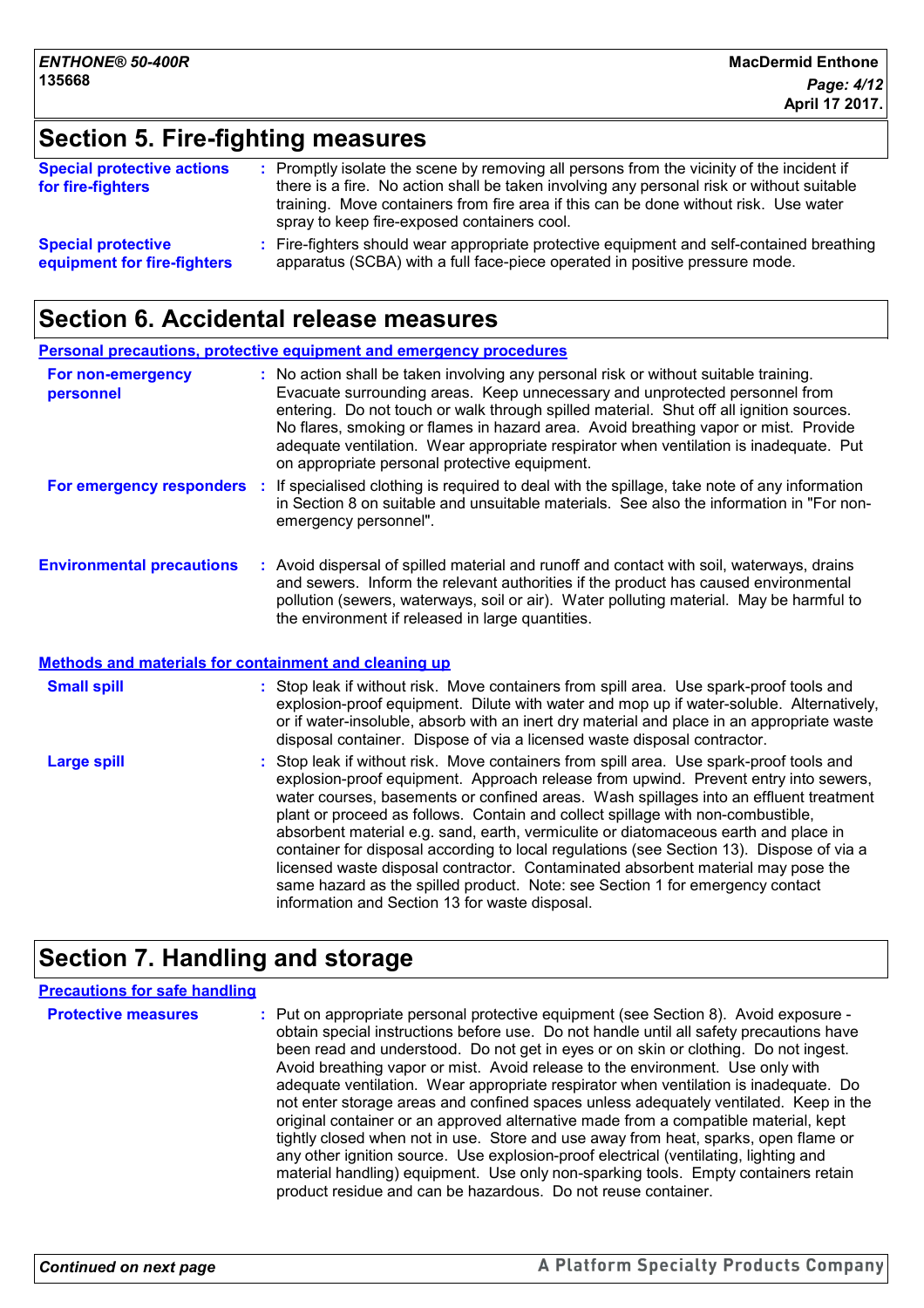## **Section 7. Handling and storage**

| <b>Advice on general</b><br>occupational hygiene                                 | : Eating, drinking and smoking should be prohibited in areas where this material is<br>handled, stored and processed. Workers should wash hands and face before eating,<br>drinking and smoking. Remove contaminated clothing and protective equipment before<br>entering eating areas. See also Section 8 for additional information on hygiene<br>measures.                                                                                                                                                                                                                                                                                    |
|----------------------------------------------------------------------------------|--------------------------------------------------------------------------------------------------------------------------------------------------------------------------------------------------------------------------------------------------------------------------------------------------------------------------------------------------------------------------------------------------------------------------------------------------------------------------------------------------------------------------------------------------------------------------------------------------------------------------------------------------|
| <b>Conditions for safe storage,</b><br>including any<br><b>incompatibilities</b> | : Store in accordance with local regulations. Store in a segregated and approved area.<br>Store in original container protected from direct sunlight in a dry, cool and well-ventilated<br>area, away from incompatible materials (see Section 10) and food and drink. Store<br>locked up. Eliminate all ignition sources. Separate from oxidizing materials. Keep<br>container tightly closed and sealed until ready for use. Containers that have been<br>opened must be carefully resealed and kept upright to prevent leakage. Do not store in<br>unlabeled containers. Use appropriate containment to avoid environmental<br>contamination. |

## **Section 8. Exposure controls/personal protection**

#### **Control parameters**

#### **Occupational exposure limits**

| <b>Ingredient name</b>                    | <b>Exposure limits</b>                                                                                                                                                                                                                                                                                                                                                                                                                                                                                                                                                                                                   |
|-------------------------------------------|--------------------------------------------------------------------------------------------------------------------------------------------------------------------------------------------------------------------------------------------------------------------------------------------------------------------------------------------------------------------------------------------------------------------------------------------------------------------------------------------------------------------------------------------------------------------------------------------------------------------------|
| $\sqrt{2}$ -methoxymethylethoxy) propanol | ACGIH TLV (United States, 4/2014). Absorbed through skin.<br>STEL: 909 mg/m <sup>3</sup> 15 minutes.<br>STEL: 150 ppm 15 minutes.<br>TWA: 606 mg/m <sup>3</sup> 8 hours.<br>TWA: 100 ppm 8 hours.<br>NIOSH REL (United States, 10/2013). Absorbed through skin.<br>STEL: 900 mg/m <sup>3</sup> 15 minutes.<br>STEL: 150 ppm 15 minutes.<br>TWA: 600 mg/m <sup>3</sup> 10 hours.<br>TWA: 100 ppm 10 hours.<br>OSHA PEL (United States, 2/2013). Absorbed through skin.<br>TWA: 600 mg/m <sup>3</sup> 8 hours.                                                                                                             |
| 2-methoxy-1-methylethyl acetate           | TWA: 100 ppm 8 hours.<br>AIHA WEEL (United States, 10/2011).                                                                                                                                                                                                                                                                                                                                                                                                                                                                                                                                                             |
| barium sulfate                            | TWA: 50 ppm 8 hours.<br>ACGIH TLV (United States, 4/2014). Notes: The value is for total<br>dust containing no asbestos and < 1% crystalline silica.<br>TWA: 5 mg/m <sup>3</sup> 8 hours. Form: Inhalable fraction<br><b>ACGIH TLV (United States, 2001).</b><br>TWA: 10 mg/m <sup>3</sup> 8 hours.<br>NIOSH REL (United States, 10/2013).<br>TWA: 5 mg/m <sup>3</sup> 10 hours. Form: Respirable fraction<br>TWA: 10 mg/m <sup>3</sup> 10 hours. Form: Total<br>OSHA PEL (United States, 2/2013).<br>TWA: 5 mg/m <sup>3</sup> 8 hours. Form: Respirable fraction<br>TWA: 15 mg/m <sup>3</sup> 8 hours. Form: Total dust |
| Inorganic filler                          | OSHA PEL (United States, 2/2013).<br>TWA: 15 mg/m <sup>3</sup> 8 hours. Form: Total dust<br>ACGIH TLV (United States, 4/2014). Notes: Substance identified<br>by other sources as a suspected or confirmed human carcinogen.<br>1996 Adoption Substances for which the TLV is higher than the<br>OSHA Permissible Exposure Limit (PEL) and/or the NIOSH<br>Recommended Exposure Limit (REL). See CFR 58(124) :<br>36338-33351, June 30, 1993, for revised OSHA PEL. Refers to<br>Appendix A -- Carcinogens.<br>TWA: 10 mg/m <sup>3</sup> 8 hours.                                                                        |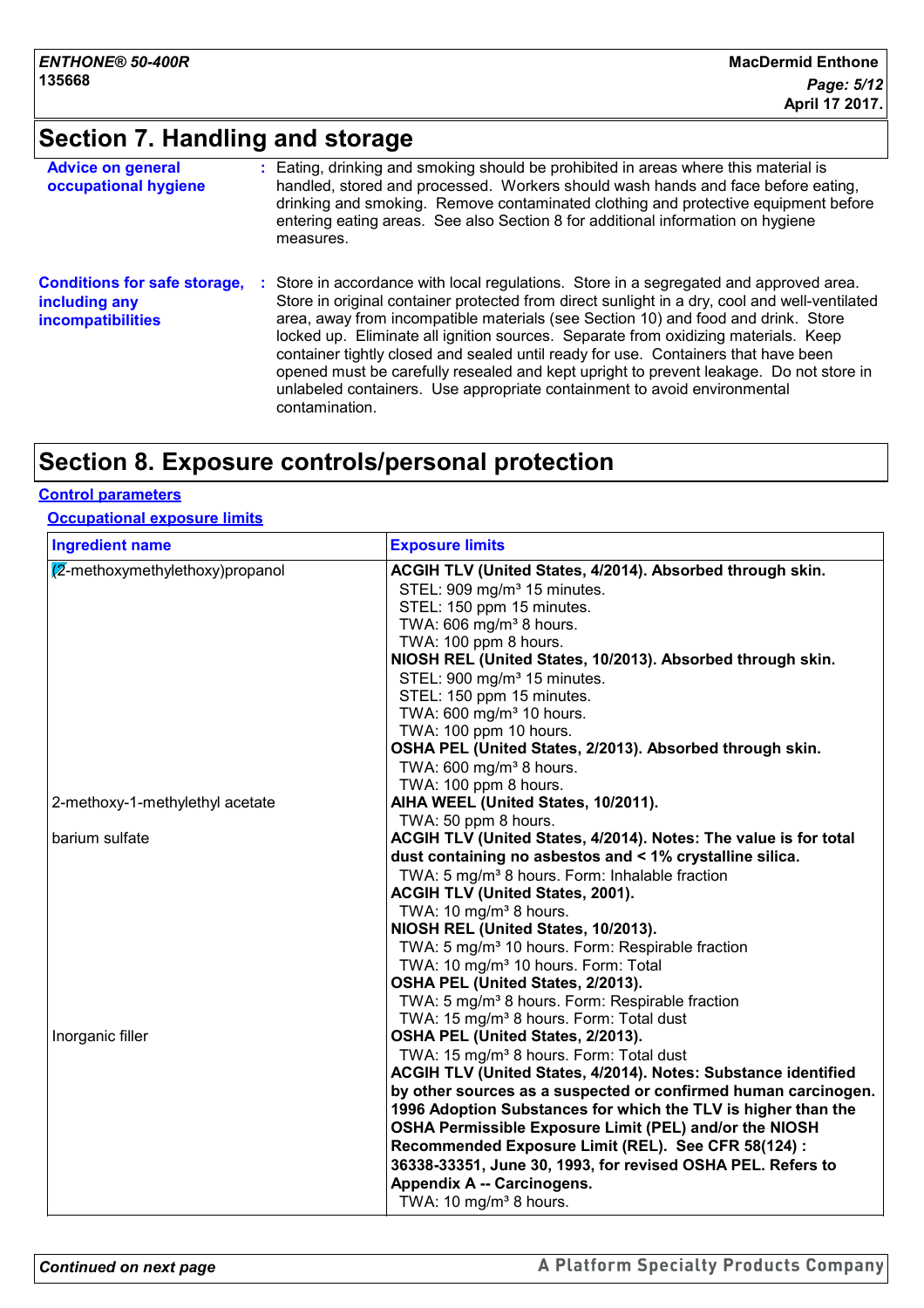## **Section 8. Exposure controls/personal protection**

| <b>Appropriate engineering</b><br><b>controls</b> | Use only with adequate ventilation. Use process enclosures, local exhaust ventilation or<br>other engineering controls to keep worker exposure to airborne contaminants below any<br>recommended or statutory limits. The engineering controls also need to keep gas,<br>vapor or dust concentrations below any lower explosive limits. Use explosion-proof<br>ventilation equipment.                                                                                                                                                                                                                                  |
|---------------------------------------------------|------------------------------------------------------------------------------------------------------------------------------------------------------------------------------------------------------------------------------------------------------------------------------------------------------------------------------------------------------------------------------------------------------------------------------------------------------------------------------------------------------------------------------------------------------------------------------------------------------------------------|
| <b>Environmental exposure</b><br>controls         | Emissions from ventilation or work process equipment should be checked to ensure<br>they comply with the requirements of environmental protection legislation. In some<br>cases, fume scrubbers, filters or engineering modifications to the process equipment<br>will be necessary to reduce emissions to acceptable levels.                                                                                                                                                                                                                                                                                          |
| <b>Individual protection measures</b>             |                                                                                                                                                                                                                                                                                                                                                                                                                                                                                                                                                                                                                        |
| <b>Hygiene measures</b>                           | Wash hands, forearms and face thoroughly after handling chemical products, before<br>eating, smoking and using the lavatory and at the end of the working period.<br>Appropriate techniques should be used to remove potentially contaminated clothing.<br>Wash contaminated clothing before reusing. Ensure that eyewash stations and safety<br>showers are close to the workstation location.                                                                                                                                                                                                                        |
| <b>Eye/face protection</b>                        | Safety eyewear complying with an approved standard should be used when a risk<br>assessment indicates this is necessary to avoid exposure to liquid splashes, mists,<br>gases or dusts. If contact is possible, the following protection should be worn, unless<br>the assessment indicates a higher degree of protection: chemical splash goggles.                                                                                                                                                                                                                                                                    |
| <b>Skin protection</b>                            |                                                                                                                                                                                                                                                                                                                                                                                                                                                                                                                                                                                                                        |
| <b>Hand protection</b>                            | : Chemical-resistant, impervious gloves complying with an approved standard should be<br>worn at all times when handling chemical products if a risk assessment indicates this is<br>necessary. Considering the parameters specified by the glove manufacturer, check<br>during use that the gloves are still retaining their protective properties. It should be<br>noted that the time to breakthrough for any glove material may be different for different<br>glove manufacturers. In the case of mixtures, consisting of several substances, the<br>protection time of the gloves cannot be accurately estimated. |
| <b>Body protection</b>                            | : Personal protective equipment for the body should be selected based on the task being<br>performed and the risks involved and should be approved by a specialist before<br>handling this product.                                                                                                                                                                                                                                                                                                                                                                                                                    |
| <b>Other skin protection</b>                      | : Appropriate footwear and any additional skin protection measures should be selected<br>based on the task being performed and the risks involved and should be approved by a<br>specialist before handling this product.                                                                                                                                                                                                                                                                                                                                                                                              |
| <b>Respiratory protection</b>                     | : Use a properly fitted, air-purifying or air-fed respirator complying with an approved<br>standard if a risk assessment indicates this is necessary. Respirator selection must be<br>based on known or anticipated exposure levels, the hazards of the product and the safe<br>working limits of the selected respirator.                                                                                                                                                                                                                                                                                             |

## **Section 9. Physical and chemical properties**

| <b>Appearance</b>                               |                                            |
|-------------------------------------------------|--------------------------------------------|
| <b>Physical state</b>                           | $:$ Liquid.                                |
| <b>Color</b>                                    | : Ultramarine Blue                         |
| Odor                                            | $:$ Mild.                                  |
| <b>Odor threshold</b>                           | $:$ Not available.                         |
| pH                                              | : Not available.                           |
| <b>Melting point</b>                            | $:$ Not available.                         |
| <b>Boiling point</b>                            | : $160^{\circ}$ C (320 $^{\circ}$ F)       |
| <b>Flash point</b>                              | : Closed cup: 65.5°C (149.9°F) [Setaflash] |
| <b>Evaporation rate</b>                         | : Not available.                           |
| <b>Flammability (solid, gas)</b>                | $:$ Not available.                         |
| Lower and upper explosive<br>(flammable) limits | $:$ Not available.                         |

*Continued on next page*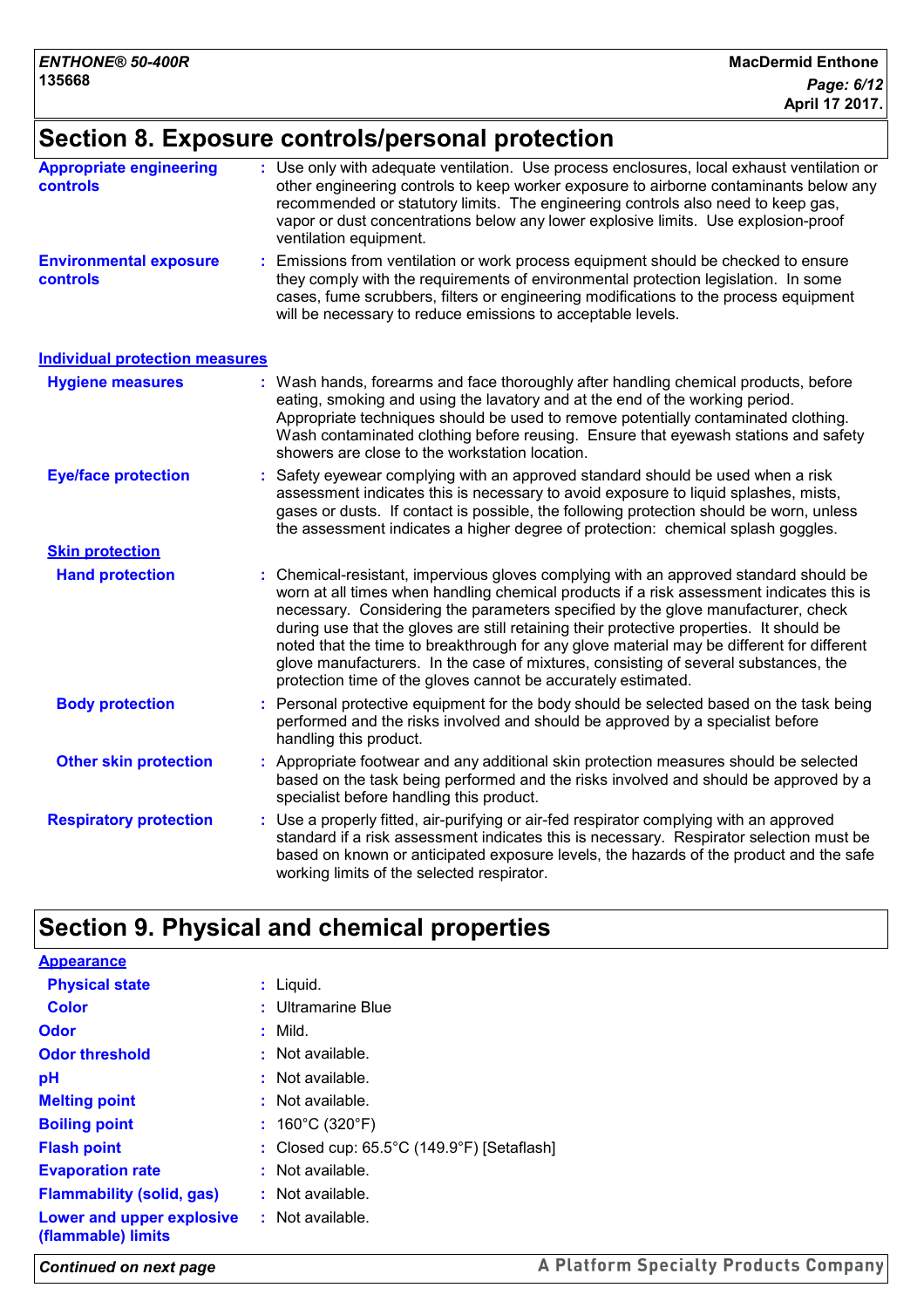## **Section 9. Physical and chemical properties**

| <b>Vapor pressure</b>                             | : Not available.   |
|---------------------------------------------------|--------------------|
| <b>Vapor density</b>                              | : Not available.   |
| <b>Relative density</b>                           | : 1.33             |
| <b>Solubility</b>                                 | : Not available.   |
| <b>VOC</b>                                        | : $420.2$ g/l      |
| <b>Partition coefficient: n-</b><br>octanol/water | : Not available.   |
| <b>Auto-ignition temperature</b>                  | $:$ Not available. |
| <b>Decomposition temperature</b>                  | : Not available.   |
| <b>Viscosity</b>                                  | Not available.     |

## **Section 10. Stability and reactivity**

| <b>Reactivity</b>                                        | : No specific test data related to reactivity available for this product or its ingredients.                                                                                 |
|----------------------------------------------------------|------------------------------------------------------------------------------------------------------------------------------------------------------------------------------|
| <b>Chemical stability</b>                                | : The product is stable.                                                                                                                                                     |
| <b>Possibility of hazardous</b><br><b>reactions</b>      | : Under normal conditions of storage and use, hazardous reactions will not occur.                                                                                            |
| <b>Conditions to avoid</b>                               | : Avoid all possible sources of ignition (spark or flame). Do not pressurize, cut, weld,<br>braze, solder, drill, grind or expose containers to heat or sources of ignition. |
| <b>Incompatibility with various</b><br><b>substances</b> | : Reactive or incompatible with the following materials: oxidizing materials, metals and<br>acids.                                                                           |
| <b>Hazardous decomposition</b><br>products               | : Under normal conditions of storage and use, hazardous decomposition products should<br>not be produced.                                                                    |
| <b>Other Hazardous</b><br>decomposition products         | : carbon oxides (CO, $CO_2$ ), sulfur oxides ( $SO_2$ , $SO_3$ etc.), nitrogen oxides (NO, $NO_2$ etc.)                                                                      |
| <b>Hazardous polymerization</b>                          | : Under normal conditions of storage and use, hazardous polymerization will not occur.                                                                                       |

## **Section 11. Toxicological information**

| <b>Routes of entry</b>                | : Dermal contact. Eye contact. Inhalation. Ingestion. |                |                |              |             |                            |                    |
|---------------------------------------|-------------------------------------------------------|----------------|----------------|--------------|-------------|----------------------------|--------------------|
| <b>Acute toxicity</b>                 |                                                       |                |                |              |             |                            |                    |
| <b>Product/ingredient name</b>        | <b>Result</b>                                         |                | <b>Species</b> |              | <b>Dose</b> |                            | <b>Exposure</b>    |
| $2-(2-ethoxyethoxy)$ ethyl<br>acetate | LD50 Dermal                                           |                | Rabbit         |              |             | 15000 mg/kg                |                    |
| 2-methoxy-1-methylethyl<br>acetate    | LD50 Oral<br>LD50 Dermal                              |                | Rat<br>Rabbit  |              | $>5$ g/kg   | 11000 mg/kg                |                    |
|                                       | LD50 Oral                                             |                | Rat            |              |             | 8532 mg/kg                 |                    |
| <b>Irritation/Corrosion</b>           |                                                       |                |                |              |             |                            |                    |
| <b>Product/ingredient name</b>        | <b>Result</b>                                         | <b>Species</b> |                | <b>Score</b> |             | <b>Exposure</b>            | <b>Observation</b> |
| $2-(2-ethoxyethoxy)ethyl$<br>acetate  | Eyes - Moderate irritant                              | Rabbit         |                |              |             | 500<br>milligrams          |                    |
|                                       | Skin - Mild irritant                                  | Rabbit         |                |              |             | 500<br>milligrams          |                    |
| (2-methoxymethylethoxy)<br>propanol   | Eyes - Mild irritant                                  | Human          |                |              |             | 8 milligrams               |                    |
|                                       | Eyes - Mild irritant                                  | Rabbit         |                |              |             | 24 hours 500<br>milligrams |                    |
|                                       | Skin - Mild irritant                                  | Rabbit         |                |              |             | 500<br>milligrams          |                    |
| Inorganic filler                      | Skin - Mild irritant                                  | <b>Human</b>   |                |              |             | 72 hours 300               |                    |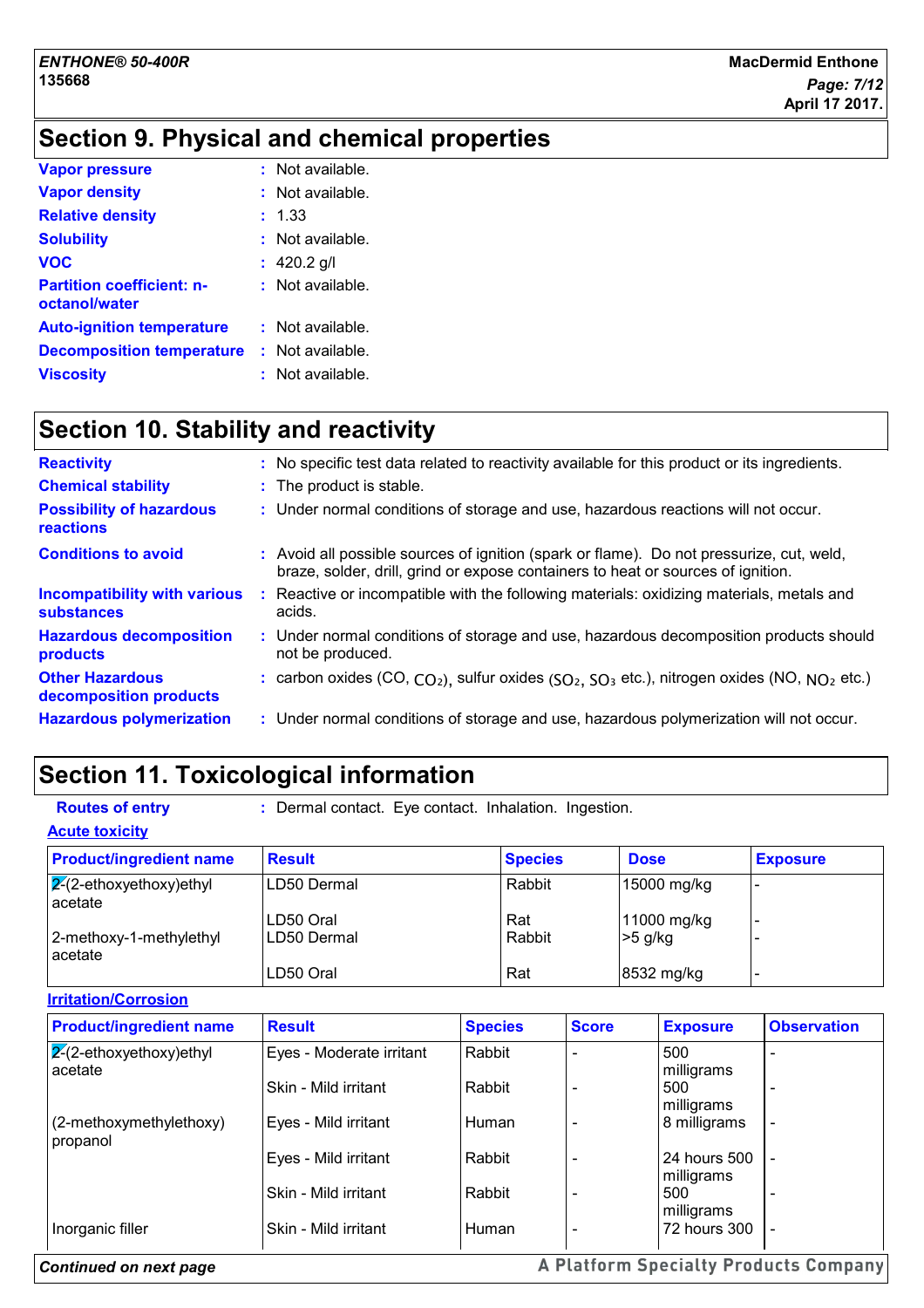## **Section 11. Toxicological information**

|  | . .<br>.<br><b>IVII</b><br>טוו<br>.<br>եու |
|--|--------------------------------------------|
|--|--------------------------------------------|

#### **Sensitization**

Not available.

#### **Mutagenicity**

Not available.

#### **Carcinogenicity**

No applicable toxicity data

#### **Additional information:**

**Inorganic filler**: Carcinogen status based on inhalation of particulate form of this chemical If this product is a liquid, exposure to this particulate is unlikely under ordinary conditions of use.

#### **Classification**

| <b>Product/ingredient name</b> | <b>OSHA</b> | <b>IARC</b> | <b>NTP</b> |
|--------------------------------|-------------|-------------|------------|
| Inorganic filler               |             | 2B          |            |

### **Reproductive toxicity**

Not available.

#### **Teratogenicity**

Not available.

#### **Specific target organ toxicity (single exposure)**

Not available.

#### **Specific target organ toxicity (repeated exposure)**

Not available.

#### **Aspiration hazard**

Not available.

| Information on the likely | : Routes of entry anticipated: Oral, Dermal, Inhalation. |
|---------------------------|----------------------------------------------------------|
| routes of exposure        |                                                          |

#### **Potential acute health effects**

| <b>Eye contact</b>  | : Causes serious eye irritation.                    |
|---------------------|-----------------------------------------------------|
| <b>Inhalation</b>   | : No known significant effects or critical hazards. |
| <b>Skin contact</b> | : No known significant effects or critical hazards. |
| <b>Ingestion</b>    | : No known significant effects or critical hazards. |

|             | Symptoms related to the physical, chemical and toxicological characteristics               |
|-------------|--------------------------------------------------------------------------------------------|
| Eye contact | : Adverse symptoms may include the following:<br>pain or irritation<br>watering<br>redness |

| <b>Inhalation</b>   | : No specific data. |
|---------------------|---------------------|
| <b>Skin contact</b> | : No specific data. |
| <b>Ingestion</b>    | : No specific data. |

#### **Delayed and immediate effects and also chronic effects from short and long term exposure Short term exposure**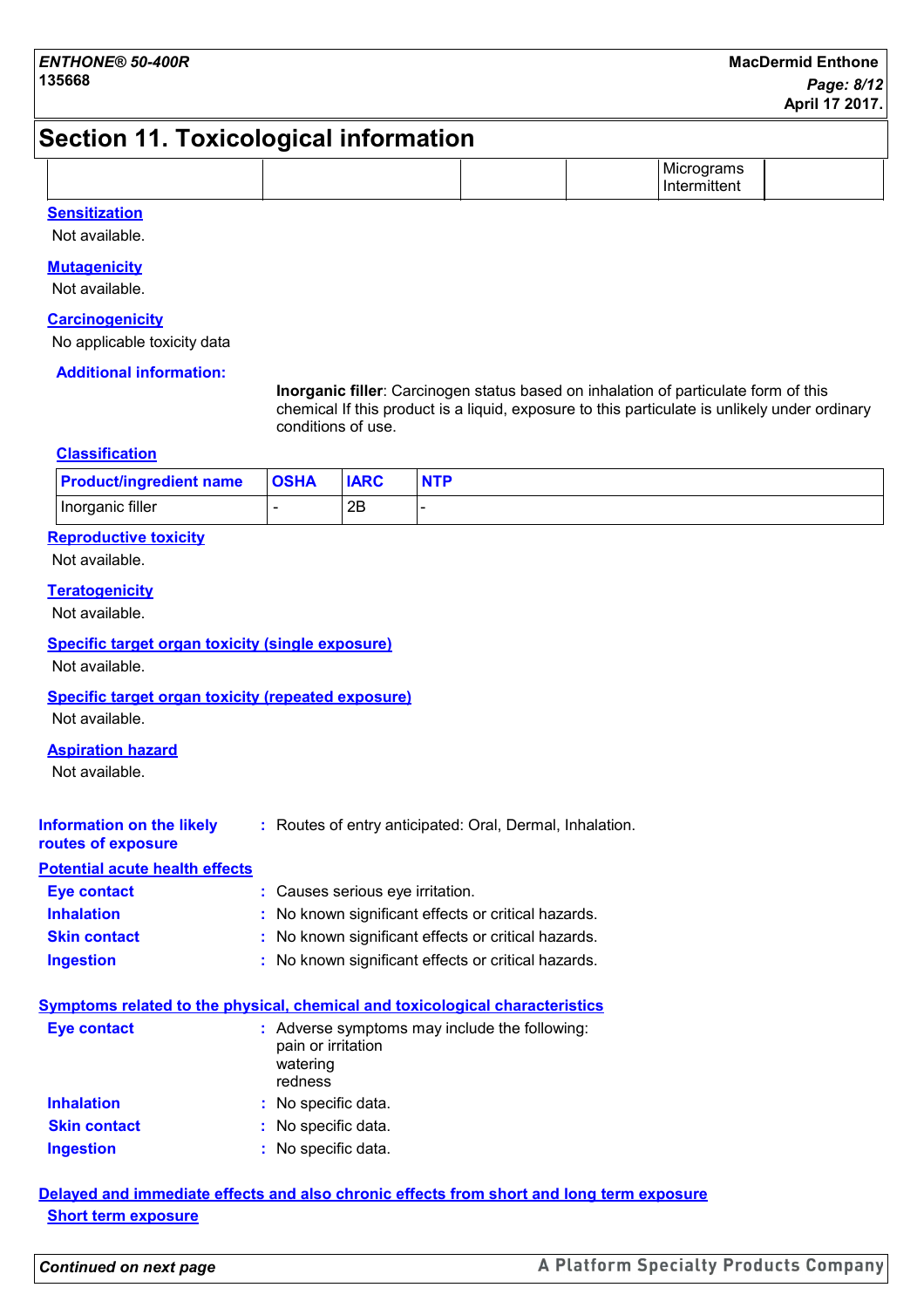## **Section 11. Toxicological information**

| <b>Potential immediate</b><br><b>effects</b> | : Not available.                                                                          |
|----------------------------------------------|-------------------------------------------------------------------------------------------|
| <b>Potential delayed effects</b>             | : Not available.                                                                          |
| <b>Long term exposure</b>                    |                                                                                           |
| <b>Potential immediate</b><br><b>effects</b> | : Not available.                                                                          |
| <b>Potential delayed effects</b>             | $:$ Not available.                                                                        |
| <b>Potential chronic health effects</b>      |                                                                                           |
| General                                      | : No known significant effects or critical hazards.                                       |
| <b>Carcinogenicity</b>                       | Suspected of causing cancer. Risk of cancer depends on duration and level of<br>exposure. |
| <b>Mutagenicity</b>                          | : No known significant effects or critical hazards.                                       |
| <b>Teratogenicity</b>                        | : No known significant effects or critical hazards.                                       |
| <b>Developmental effects</b>                 | : No known significant effects or critical hazards.                                       |
| <b>Fertility effects</b>                     | : No known significant effects or critical hazards.                                       |

#### **Numerical measures of toxicity**

**Acute toxicity estimates**

Not available.

## **Section 12. Ecological information**

#### **Toxicity**

| <b>Product/ingredient name</b>            | <b>Result</b>                         | <b>Species</b>                                | <b>Exposure</b> |
|-------------------------------------------|---------------------------------------|-----------------------------------------------|-----------------|
| $\sqrt{2}$ -ethoxyethoxy)ethyl<br>acetate | LC50 110 mg/l                         | Fish                                          | 96 hours        |
| $(2-methoxymethylethoxy)$<br>propanol     | EC50 >969 mg/l                        | Algae                                         | 96 hours        |
| 2-methoxy-1-methylethyl<br>acetate        | Acute EC50 500 mg/l                   | Daphnia                                       | 48 hours        |
|                                           | Acute LC50 161 mg/l                   | Fish                                          | 96 hours        |
| barium sulfate                            | Acute EC50 634 mg/l Fresh water       | Crustaceans - Cypris subglobosa               | 48 hours        |
|                                           | Acute EC50 32000 µg/l Fresh water     | Daphnia - Daphnia magna                       | 48 hours        |
| Inorganic filler                          | Acute LC50 3 mg/l Fresh water         | Crustaceans - Ceriodaphnia<br>dubia - Neonate | 48 hours        |
|                                           | Acute LC50 6.5 mg/l Fresh water       | Daphnia - Daphnia pulex -<br>Neonate          | 48 hours        |
|                                           | Acute LC50 >1000000 µg/l Marine water | Fish - Fundulus heteroclitus                  | 96 hours        |

#### **Persistence and degradability**

Not available.

#### **Bioaccumulative potential**

| <b>Product/ingredient name</b>               | $LogP_{ow}$ | <b>BCF</b> | <b>Potential</b> |
|----------------------------------------------|-------------|------------|------------------|
| $\sqrt{2}$ (2-ethoxyethoxy) ethyl<br>acetate | 0.76        | 3.2        | low              |
| $(2$ -methoxymethylethoxy)<br>propanol       | 0.004       |            | low              |
| 2-methoxy-1-methylethyl<br>acetate           | 1.2         |            | low              |
| Inorganic filler                             |             | 352        | low              |

**Mobility in soil**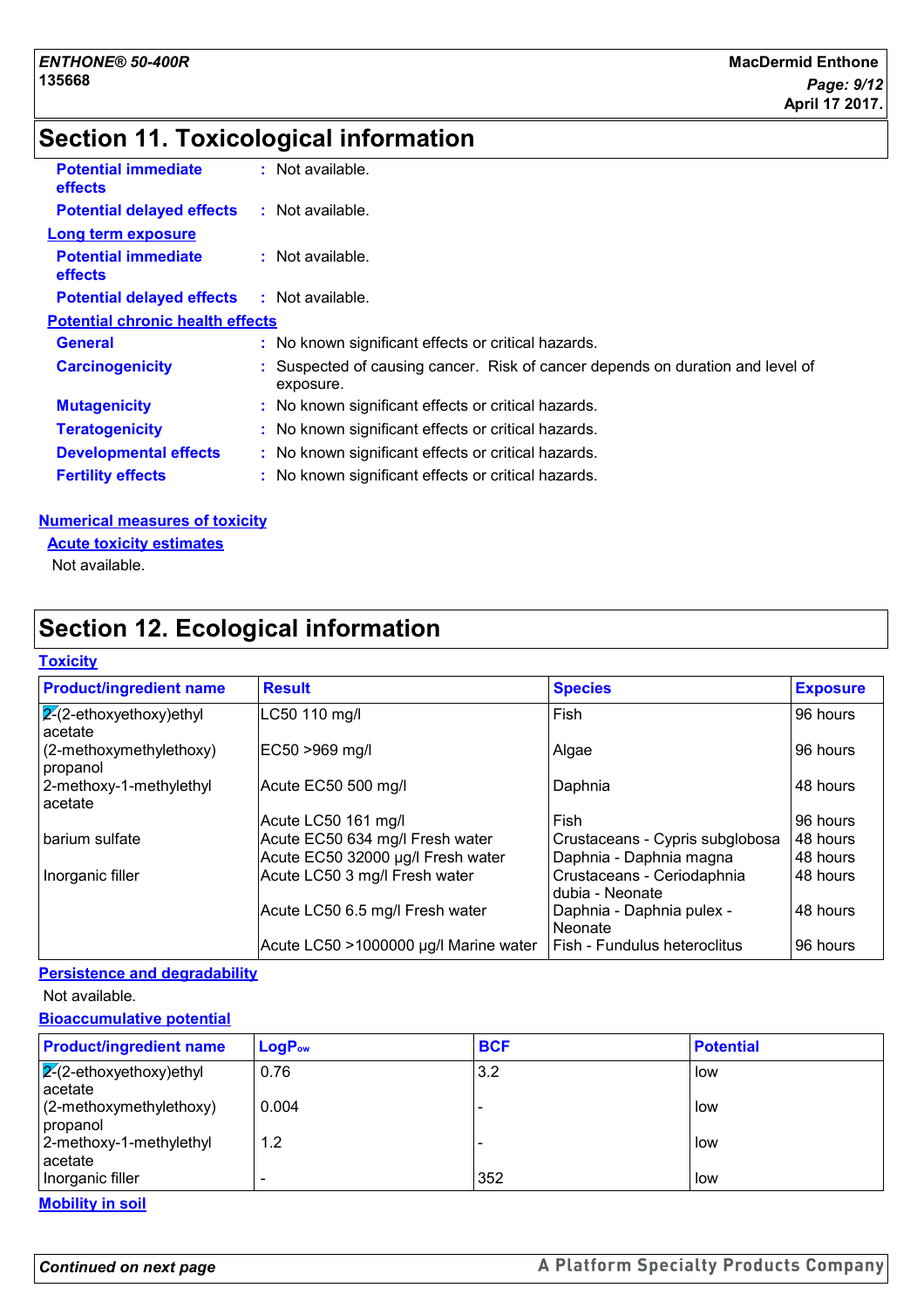## **Section 12. Ecological information**

| <b>Soil/water partition</b><br>coefficient (K <sub>oc</sub> ) | : Not available.                                    |
|---------------------------------------------------------------|-----------------------------------------------------|
| <b>Other adverse effects</b>                                  | : No known significant effects or critical hazards. |

## **Section 13. Disposal considerations**

**Disposal methods :**

The generation of waste should be avoided or minimized wherever possible. Disposal of this product, solutions and any by-products should at all times comply with the requirements of environmental protection and waste disposal legislation and any regional local authority requirements. Dispose of surplus and non-recyclable products via a licensed waste disposal contractor. Waste should not be disposed of untreated to the sewer unless fully compliant with the requirements of all authorities with jurisdiction. Waste packaging should be recycled. Incineration or landfill should only be considered when recycling is not feasible. This material and its container must be disposed of in a safe way. Care should be taken when handling emptied containers that have not been cleaned or rinsed out. Empty containers or liners may retain some product residues. Vapor from product residues may create a highly flammable or explosive atmosphere inside the container. Do not cut, weld or grind used containers unless they have been cleaned thoroughly internally. Avoid dispersal of spilled material and runoff and contact with soil, waterways, drains and sewers.

| <b>Section 14. Transport information</b> |                                     |                                     |                                        |                |                |                |
|------------------------------------------|-------------------------------------|-------------------------------------|----------------------------------------|----------------|----------------|----------------|
|                                          | <b>DOT</b><br><b>Classification</b> | <b>TDG</b><br><b>Classification</b> | <b>Mexico</b><br><b>Classification</b> | <b>UN</b>      | <b>IMDG</b>    | <b>IATA</b>    |
| <b>UN number</b>                         | Not regulated.                      | Not regulated.                      | Not regulated.                         | Not regulated. | Not regulated. | Not regulated. |
| <b>UN proper</b><br>shipping name        |                                     |                                     |                                        |                |                |                |
| <b>Transport</b><br>hazard class(es)     |                                     |                                     |                                        |                |                |                |
| <b>Packing group</b>                     |                                     |                                     |                                        |                |                |                |
| <b>Environmental</b><br>hazards          | No.                                 | No.                                 | No.                                    | No.            | No.            | No.            |

**Special precautions for user Transport within user's premises:** always transport in closed containers that are **:** upright and secure. Ensure that persons transporting the product know what to do in the event of an accident or spillage.

## **Section 15. Regulatory information**

| <b>U.S. Federal regulations</b> | : TSCA 5(a)2 proposed significant new use rule (SNUR): No products were found.                                         |
|---------------------------------|------------------------------------------------------------------------------------------------------------------------|
|                                 | TSCA 5(a)2 final significant new use rules: mercury                                                                    |
|                                 | TSCA 12(b) one-time export notification: No products were found.                                                       |
|                                 | TSCA 12(b) annual export notification: No products were found.                                                         |
|                                 | Refer to Proposed Rule (59 Federal Register 11122, March 9, 1994) for<br>details on TSCA 12(b) applicability for lead. |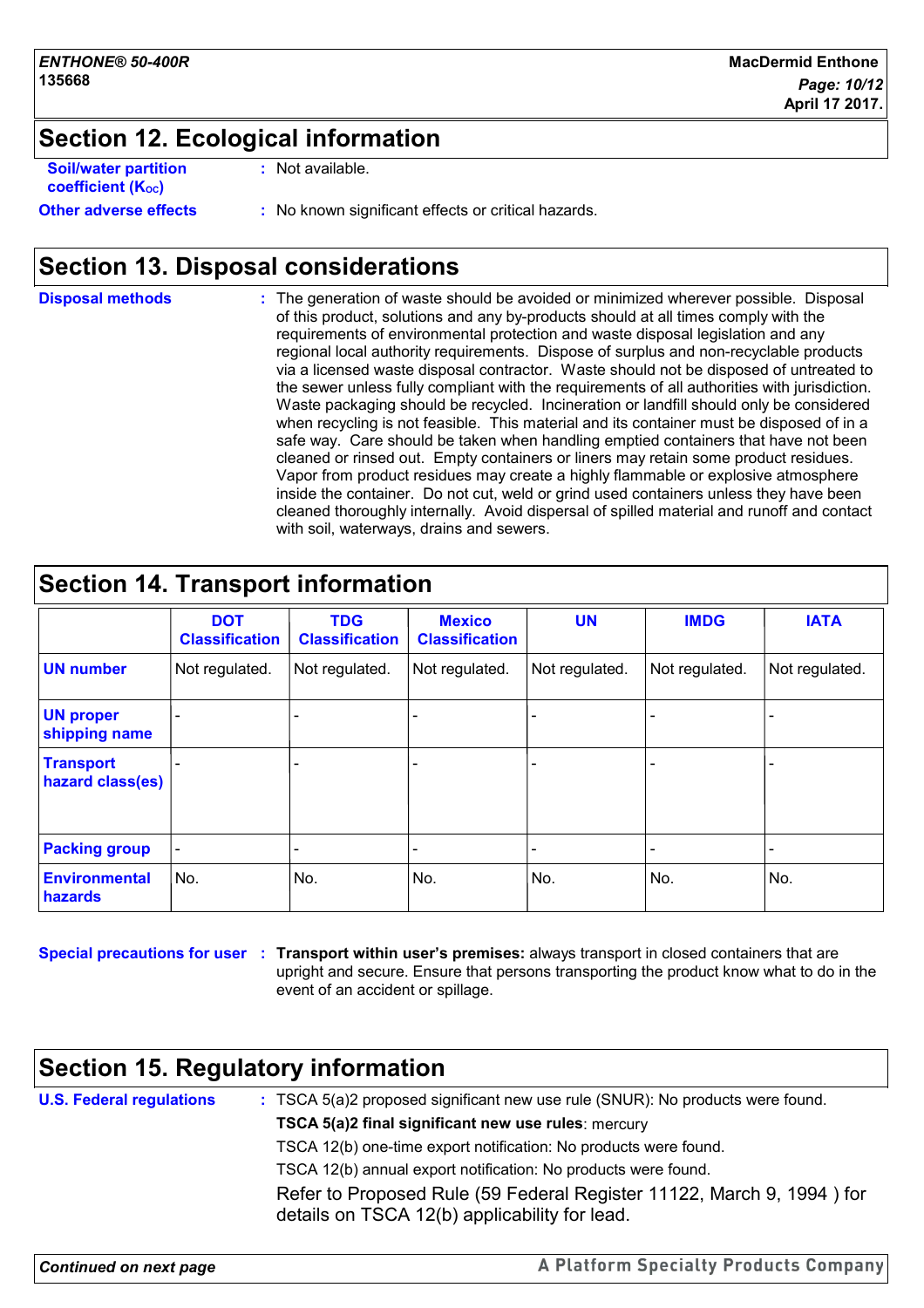## **Section 15. Regulatory information**

**United States inventory (TSCA 8b) :** All components are listed or exempted.

## **SARA 302/304**

#### **Composition/information on ingredients**

No products were found.

#### **SARA 311/312**

**Classification :** Fire hazard

Immediate (acute) health hazard Delayed (chronic) health hazard

#### **SARA 313**

|                                           | <b>Product name</b>                                                   | <b>CAS number</b>             | $\frac{9}{6}$     |
|-------------------------------------------|-----------------------------------------------------------------------|-------------------------------|-------------------|
| <b>Form R - Reporting</b><br>requirements | $ 2(2-ethoxyethoxy)$ ethyl acetate<br>(2-methoxymethylethoxy)propanol | $1112 - 15 - 2$<br>34590-94-8 | 10-20<br>$1 - 10$ |
|                                           | lead                                                                  | 7439-92-1                     | $10.0001 - 0.001$ |
|                                           | mercury                                                               | 7439-97-6                     | 10.00001-0.0001   |
| <b>Supplier notification</b>              | $\sqrt{2}$ (2-ethoxyethoxy) ethyl acetate                             | $1112 - 15 - 2$               | $10 - 20$         |

SARA 313 notifications must not be detached from the SDS and any copying and redistribution of the SDS shall include copying and redistribution of the notice attached to copies of the SDS subsequently redistributed.

#### **California Prop. 65**

**WARNING:** This product contains a chemical known to the State of California to cause cancer.

**WARNING:** This product contains less than 1% of a chemical known to the State of California to cause birth defects or other reproductive harm.

**Canada 19. In the component is not listed in DSL** but all such components are listed in NDSL.

#### **International lists**

**National inventory**

## **Section 16. Other information**

### **Hazardous Material Information System (U.S.A.)**



**Procedure used to derive the classification**

| <b>Classification</b>   | <b>Justification</b>      |
|-------------------------|---------------------------|
| Flam. Lig. 4, H227      | IOn basis of test data    |
| Eye Irrit. 2A, H319     | Calculation method        |
| Carc. 2, H351           | Calculation method        |
| Aquatic Acute 3, H402   | <b>Calculation method</b> |
| Aquatic Chronic 3, H412 | l Calculation method      |

#### **History**

| Date of issue/Date of<br><b>revision</b> | : April 17 2017.              |
|------------------------------------------|-------------------------------|
| Date of previous issue                   | $\therefore$ October 11 2016. |
| <b>Version</b>                           | $\pm 1.03$                    |